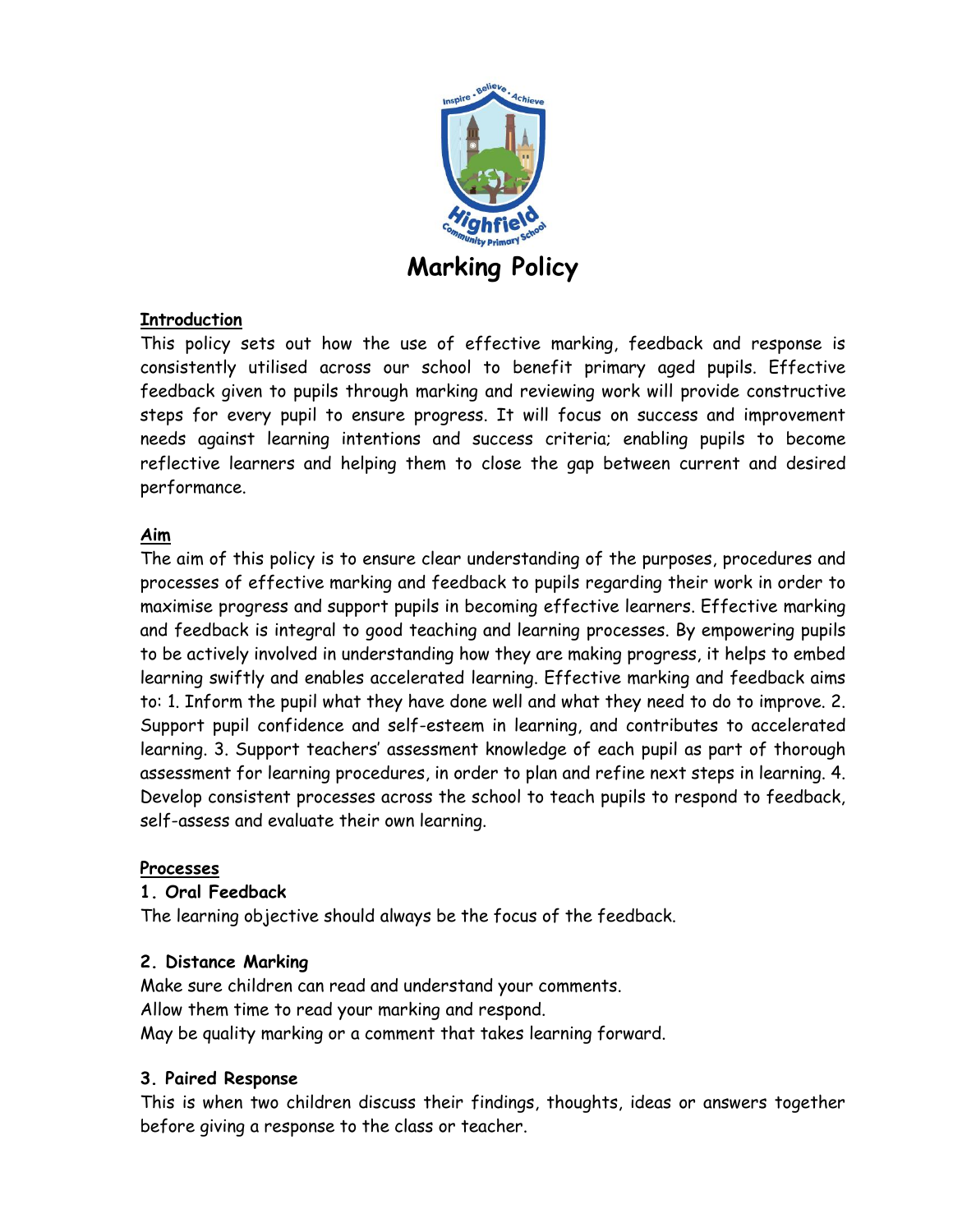# **4. Closed Exercise Marking**

Wherever possible children will self-mark these activities or work will be marked as a class or in groups. Children will use a pen/pencil to self-mark with a tick or dot.

# **5. Acknowledgement Marking**

A courtesy look at the child's work.

TA for TA support S Supply VF indicates verbal feedback (often accompanied by an explanation) G Guided inc HLTA when marked as such

# **6. Quality Marking**

**English** - Highlight in green good examples of the learning objective in all writing tasks and in reading journals where appropriate. Comments should be linked to corrections in grammar, punctuation and spelling. Opportunities should be given for children to practice the skill or make corrections using purple polishing pens or pencils in 'fix it time'.

**Maths** - all answers should be marked and incorrect responses should be identified and children should be asked to do corrections during 'fix it time'. Misconceptions should be picked up during the lesson and intervention put in place either at the time or by a teaching assistant in the afternoon. Only comment where it is necessary to do so to correct a misconception

**Foundation Subjects** - only comment where it is necessary to do so to correct a misconception

**EYFS –** observations should be completed on a regular basis in order to keep assessments up to date. Work should be annotated so it reflects the learning that has taken place in that session

## **7. Self and paired marking**

To be done in pen/pencil by the children. This may include the use of marking ladders

# **When marking teachers at Highfield will:**

- Use a blue pen
- Use clear legible hand aligned to the school handwriting script
- Highlight to identify successes in green
- Mark all work on a daily basis
- Ensure that oral feedback is an integral part of daily teaching
- Underline incorrect spellings will be with a wavy line (age and ability appropriate)
- O Missing or incorrect punctuation
- ^ indicates a missing word
- // new paragraph
- \_\_\_\_\_ incorrect grammar